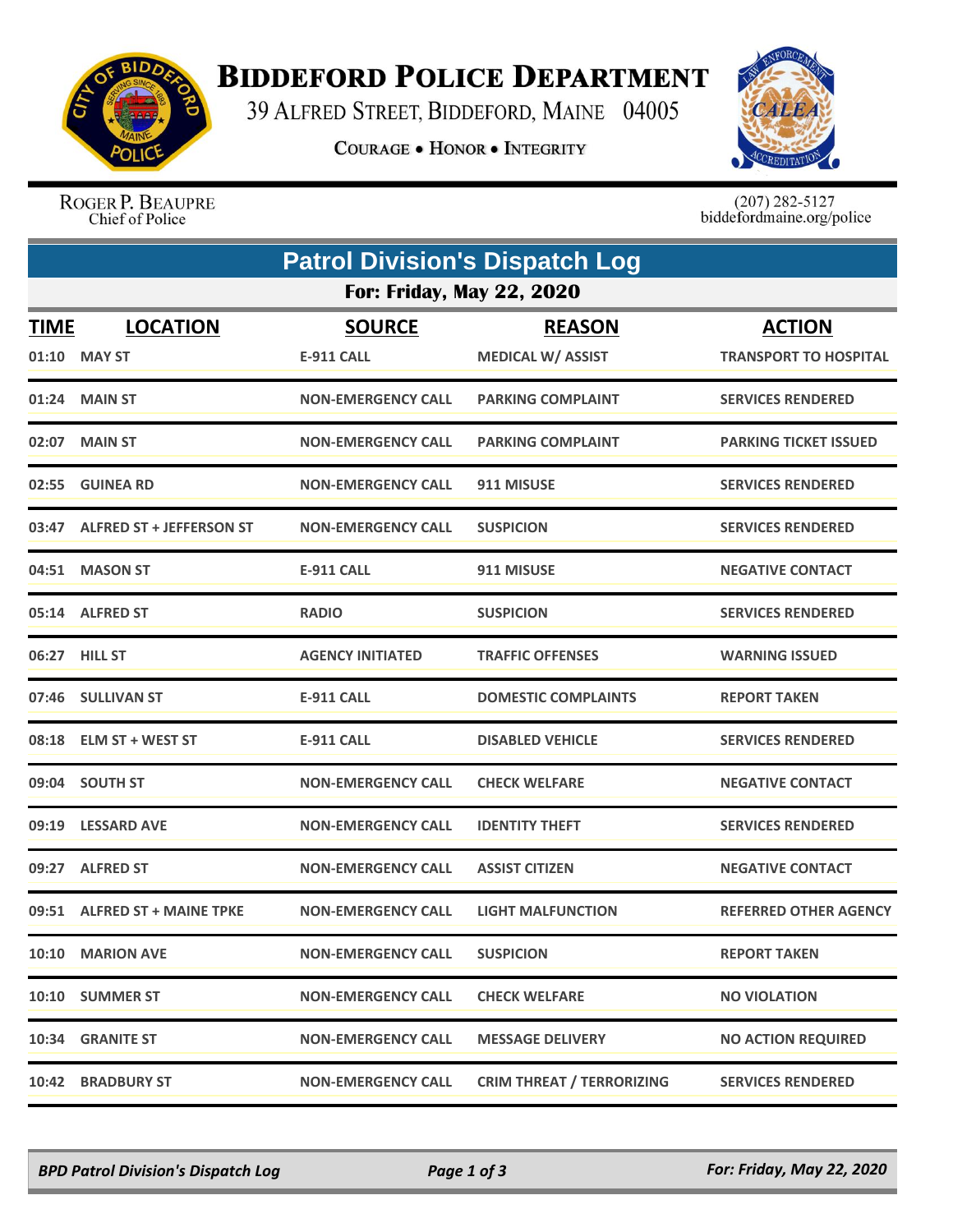| <b>TIME</b> | <b>LOCATION</b>                                                         | <b>SOURCE</b>                                                              | <b>REASON</b>                 | <b>ACTION</b>                |
|-------------|-------------------------------------------------------------------------|----------------------------------------------------------------------------|-------------------------------|------------------------------|
|             | 11:20 ELM ST                                                            | <b>AGENCY INITIATED</b>                                                    | <b>TRAFFIC OFFENSES</b>       | <b>VSAC ISSUED</b>           |
|             | 11:21 ALFRED ST                                                         | <b>WALK-IN AT STATION</b>                                                  | <b>COURT ORDERED CHECK IN</b> | <b>SERVICES RENDERED</b>     |
|             | 11:40 SOUTH ST                                                          | <b>NON-EMERGENCY CALL</b>                                                  | <b>IDENTITY THEFT</b>         | <b>REPORT TAKEN</b>          |
|             | 11:48 ALFRED ST                                                         | <b>NON-EMERGENCY CALL</b>                                                  | <b>COURT ORDERED CHECK IN</b> | <b>SERVICES RENDERED</b>     |
|             | 12:17 DECARY RD                                                         | <b>NON-EMERGENCY CALL</b>                                                  | <b>HARASSMENT</b>             | <b>REPORT TAKEN</b>          |
|             | 13:13 POOL ST<br>OFFENDER: RYAN B NOYES  AGE: 30  RESIDENT OF: SACO, ME | <b>AGENCY INITIATED</b><br>CHARGE: UNLAWFUL TRAFFICKING IN SCHEDULED DRUGS | <b>DRUG</b>                   | <b>ARREST(S) MADE</b>        |
|             | 13:30 WINTER ST                                                         | <b>WALK-IN AT STATION</b>                                                  | <b>CIVIL COMPLAINT</b>        | <b>CIVIL COMPLAINT</b>       |
|             | 13:56 MARBLEHEAD LN                                                     | <b>NON-EMERGENCY CALL</b>                                                  | <b>VESSEL COMPLAINTS</b>      | <b>REFERRED OTHER AGENCY</b> |
|             | 13:57 ELM ST + WEST ST                                                  | <b>NON-EMERGENCY CALL</b>                                                  | <b>DISABLED VEHICLE</b>       | <b>SERVICES RENDERED</b>     |
|             | 14:22 BARRA RD                                                          | <b>E-911 CALL</b>                                                          | 911 MISUSE                    | <b>DISPATCH HANDLED</b>      |
|             | 14:31 GOVE ST                                                           | <b>NON-EMERGENCY CALL</b>                                                  | <b>THEFT</b>                  | <b>REPORT TAKEN</b>          |
|             | 14:53 ELM ST                                                            | <b>NON-EMERGENCY CALL</b>                                                  | <b>PAPERWORK</b>              | <b>SERVICES RENDERED</b>     |
|             | 15:05 AMHERST ST                                                        | <b>NON-EMERGENCY CALL</b>                                                  | <b>CHECK WELFARE</b>          | <b>SERVICES RENDERED</b>     |
|             | 15:39 POOL ST                                                           | <b>AGENCY INITIATED</b>                                                    | <b>TRAFFIC OFFENSES</b>       | <b>WARNING ISSUED</b>        |
|             | <b>15:47 CATHEDRAL OAKS DR</b>                                          | <b>NON-EMERGENCY CALL</b>                                                  | <b>ANIMAL COMPLAINT</b>       | <b>NO ACTION REQUIRED</b>    |
|             | 16:10 FOURTH ST                                                         | <b>AGENCY INITIATED</b>                                                    | <b>DISTURBANCE / NOISE</b>    | <b>NO VIOLATION</b>          |
|             | 16:27 ALFRED ST                                                         | <b>NON-EMERGENCY CALL</b>                                                  | <b>TRAINING MEDICAL CALL</b>  | <b>SERVICES RENDERED</b>     |
|             | <b>16:30 HERRING AVE</b>                                                | <b>NON-EMERGENCY CALL</b>                                                  | <b>SCAM</b>                   | <b>SERVICES RENDERED</b>     |
|             | 17:25 MAIN ST                                                           | <b>E-911 CALL</b>                                                          | 911 MISUSE                    | <b>SERVICES RENDERED</b>     |
|             | 17:55 ALFRED ST + GRAHAM ST                                             | <b>E-911 CALL</b>                                                          | <b>CHECK WELFARE</b>          | <b>SERVICES RENDERED</b>     |
|             | 18:14 HIGH ST                                                           | <b>E-911 CALL</b>                                                          | 911 MISUSE                    | <b>NO ACTION REQUIRED</b>    |
|             | 18:38 SOUTH ST                                                          | <b>NON-EMERGENCY CALL</b>                                                  | <b>DOMESTIC COMPLAINTS</b>    | <b>REPORT TAKEN</b>          |
|             | <b>18:45 WENTWORTH ST</b>                                               | <b>AGENCY INITIATED</b>                                                    | <b>DOMESTIC COMPLAINTS</b>    | <b>SERVICES RENDERED</b>     |
|             | 18:46 SWAN BROOK RD                                                     | <b>E-911 CALL</b>                                                          | 911 MISUSE                    | <b>DISPATCH HANDLED</b>      |

*BPD Patrol Division's Dispatch Log Page 2 of 3 For: Friday, May 22, 2020*